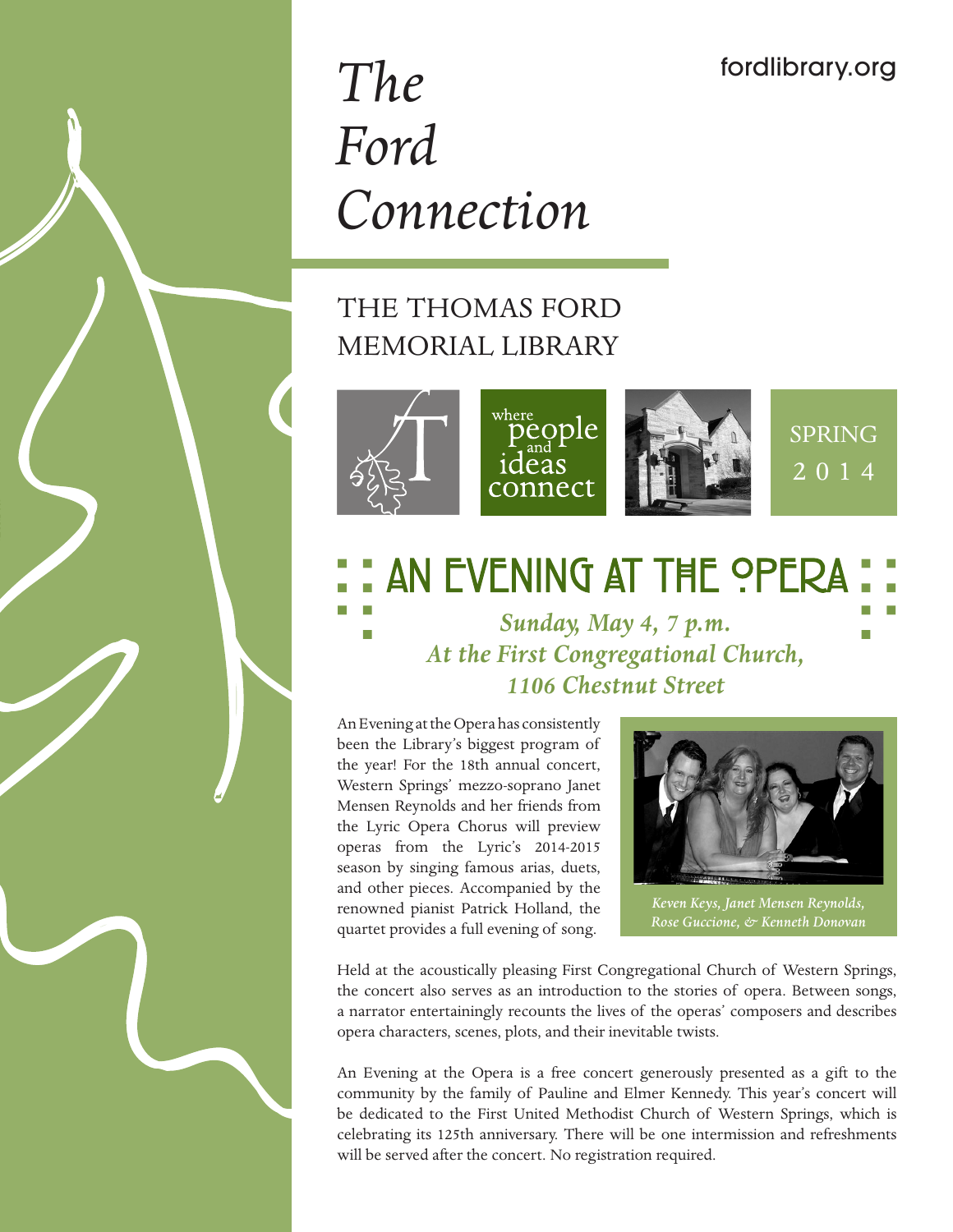# ADUIT

*Registration is required for all programs unless otherwise noted. at the* FORD *Register online, in-person, or by calling (708) 246-0520.*

# *The Big Read*

This year's Big Read is *The Longest Road* by Pulitzer Prize-winner Philip Caputo. Go to TheBigRead.org for additional programs. Registration begins on March 1.

# The Southernmost Point: Escaping to Key West

Thursday, March 20, 7 p.m. Key West sits 90 miles from Cuba but affords a trade-wind blown tropical getaway reachable by car. Frequent visitor Carol Kania Morency points out essential sights on the island, and the Overseas Highway.

# Cinnamon Buns

Tuesday, April 1, 7 p.m. Learn how to make these delectable treats when Deliciously Yours Chef, Mary Gail Bennett, demonstrates and shares her recipes. Tastings included!

# Camping 101

Wednesday, April 9, 7 p.m. Join an REI instructor to learn what you need to take on your first (or second or third) camping trip. We will cover the basics including equipment, comfort, and fun activities.

# Black Sox, Billy Goats and Monsters of the Midway

Monday, March 24, 7 p.m. Chicago sports are loaded with weird history and sordid tales. Whatever your team and whatever your game, local historian Clarence Goodman has something for every Chicago Sports enthusiast in this Elmer Kennedy History Lecture.

# Wonders of the 1893 World's Fair

Monday, April 7, 7 p.m. In this Elmer Kennedy History Lecture, Paola Bucciol from The Field Museum will explore the treasures of the museum's World's Fair exhibit and give interesting behind-the-scenes stories from the collection.

# The Monuments Men: Saving Europe's Treasures

Monday, April 14, 7 p.m. During World War II, Hitler and his armies were methodically seeking and hoarding the world's finest art treasures. Art Excursions will talk about these artistic masterpieces and the Allied mission to rescue them from the Nazis.

# Historic Home Ownership: Challenges and Rewards

Thursday, April 17, 7 p.m. Ownership of an older home poses interesting challenges, like design inflexibility, outdated mechanical systems or poor insulation. Join architect Charles Pipal from the School of the Art Institute of Chicago as he discusses issues and solutions to historic home ownership. Co-sponsored by the Western Springs Historical Society.

# Chocostravaganza

Tuesday, April 29, 7 p.m. Have fun making delightful and edible creations that add a whimsical or elegant touch to a dessert table.

# The Animal-Human Bond

Monday, May 5, 7 p.m. Celebrate National Pet Month with counselor Joy Davy as she discusses the connection we share with our pets, the grief process when a pet passes away, and the healing cycle that occurs mutually between people and animals.

# F R I D A Y

*These concerts are free thanks to the support of the Western Springs Library Friends. Doors open at 7 p.m. No registration is required.* 

# Buddy Mondlock

**Friday, March 7, 7:30 p.m.** Singer/songwriter Buddy Mondlock has been writing, performing, and recording since the 1980s. Come hear his award-winning songs which have been covered by musical stars including Guy Clark, Garth Brooks, Janis Ian, and Art Garfunkel.



*Jim Green*

# Jim Green

**Friday, May 16, 7:30 p.m.** Singer/songwriter Jim Green is a former Guitar Idol Champion who was named "one of the best artists in the Midwest" by *Billboard Magazine*. Come hear the acoustic finger-style performances of Jim's American original songs.

# Washi Tape

Tuesday, May 20, 7 p.m. What is washi tape and how can you use it to perk up your crafting projects? Come explore and leave with a small project and some ideas based on this Japanese craft supply.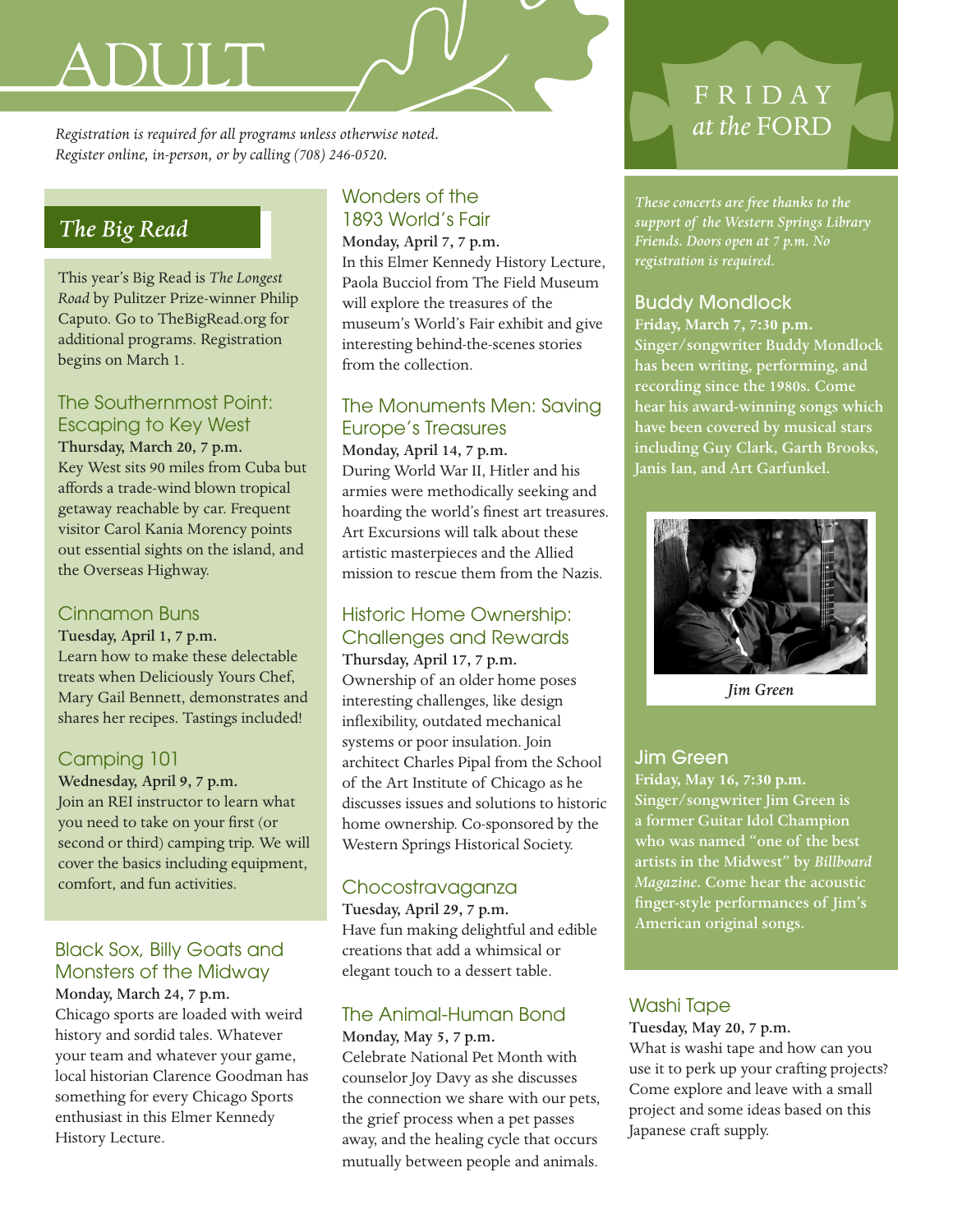# JOIN A GROUP

*These ongoing Library groups are free for all to attend; no registration required.*

# Knitting Circle

Every other Thursday at 1 p.m. March 13, 27, April 10, 24, and May 8, 22 Come join our knitting circle for knitting, conversation, and light refreshments.

## Investment Discussion Group

Second Tuesdays at 7:15 p.m. March 11, April 8, and May 13 Local amateur investors discuss trends in stocks, bonds, and other financial securities.

# BOOK DISCUSSION GROUP

After the April and May discussions, the Library's Book Discussion Group will take a break for the summer and resume in October. The group is open to anyone who enjoys good books! Book reviews and other information can be viewed at the Reference Desk. Extra copies of the books are made available at the Library approximately one month before the discussion.

#### *The Longest Road* by Philip Caputo

#### Wednesday, April 2, 7:30 p.m.

In 2011 Pulitzer Prize-winning journalist Caputo packed his wife and dogs into a pickup truck pulling an Airstream trailer, and set out from Key West, Florida, bound for Deadhorse, Alaska. His quest: to find out what keeps the United States united by asking people along the way. *The Longest Road* is this year's Big Read selection. Find out about related Library programs at TheBigRead.org.

### *The Cuckoo's Calling* by Robert Galbraith

#### Wednesday, May 7, 7:30 p.m.

Private investigator Cormoran Strike is down on his luck when he is hired to investigate the apparent suicide of a supermodel. He and his new temporary secretary are plunged into London's world of fashion and rock-star celebrities as they try to uncover what really happened. Interesting fact: Galbraith is a pen name for J. K. Rowling, author of the Harry Potter series.

# SCIENCE FICTION BOOK CLUB

*The Science Fiction Book Club is our newest discussion group. We'll be getting together to discuss one classic SF book a season. Don't worry if you are new to the genre; this club will be a great place to start.*

#### *Do Androids Dream of Electric Sheep?* **by Philip K. Dick Monday, May 12, 7:30 p.m.**

Philip K. Dick's most famous novel is a great introduction to his complex, rewarding work. It follows Rick Deckard as he attempts to "retire" a group of renegade androids, learning much about the tenuous divide between humanity and its creations in the process. The film *Blade Runner* was loosely based on the novel*.*





### Lost in America

*A Big Read Event* **Friday, March 14, 7 p.m.** A husband and wife in their 30's decide to quit their jobs, live as free spirits, and cruise America in a Winnebago.

# 20 Feet from Stardom

**Friday, March 28, 7 p.m.** Backup singers live in a world that lies just beyond the spotlight. They bring harmony to the biggest bands in popular music, but we've had no idea what lives they lead, until now.

# Planes, Trains and

Automobiles *A Big Read Event* **Friday, April 11, 7 p.m.** A man must struggle to travel home for Thanksgiving, with an obnoxious slob of a shower ring salesman his only companion.

# Waiting Room

**Friday, May 9, 7 p.m.** Go behind the doors of an American public hospital struggling to care for a community of largely uninsured patients.



Much Ado About Nothing **Friday, May 23, 7 p.m.** Joss Whedon's modern retelling of Shakespeare's classic comedy about two pairs of lovers with different takes on romance and a way with words.



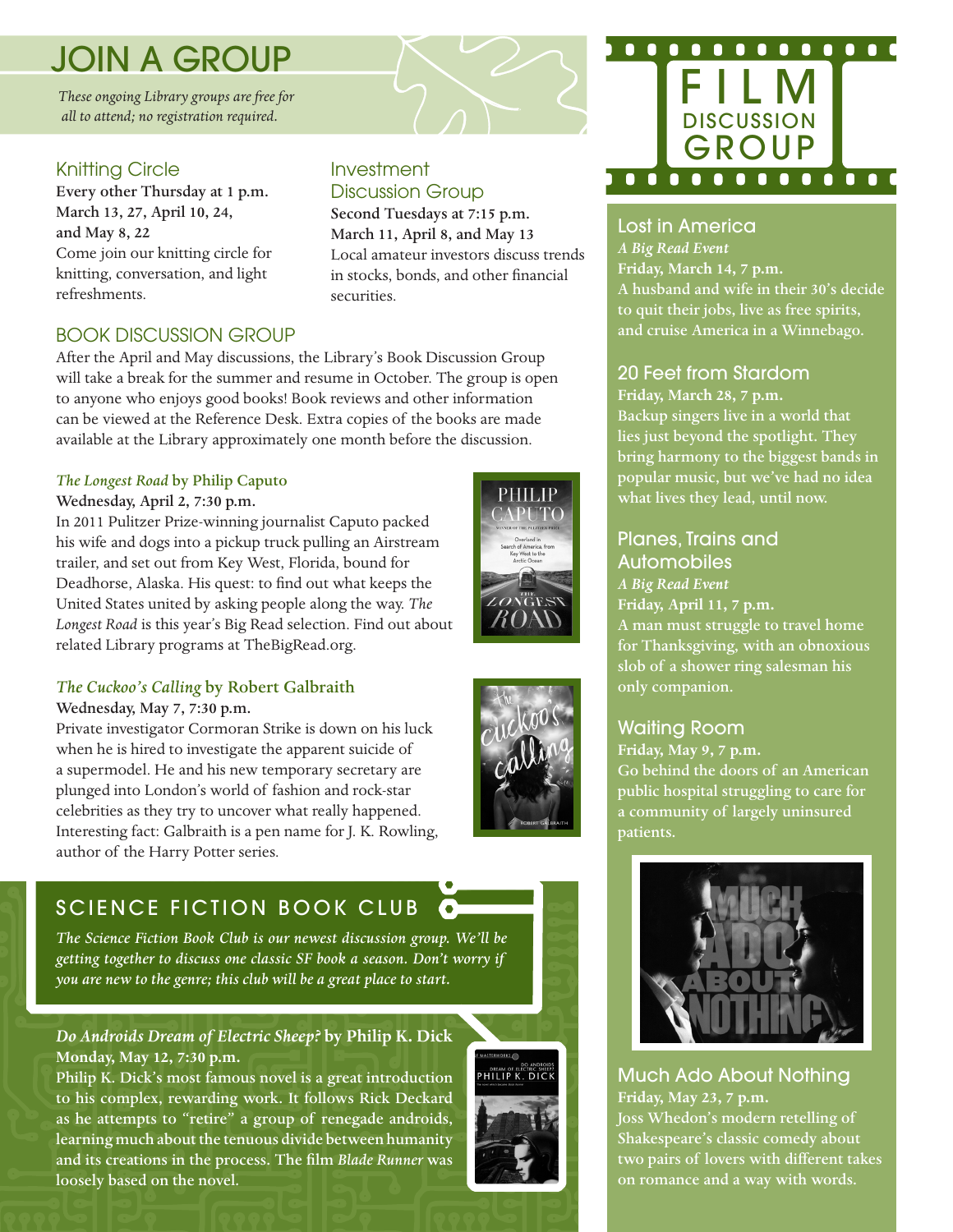# YOUTH

#### Registration starts Monday, March 3.

*Registration is required unless otherwise noted. Register online, in person, or by calling (708) 246-0520. First preference will be given to Western Springs residents.*

*What Children Learn at the Library: Early childhood experiences at the Library have a positive impact on language and reading skills later on. For babies through age five, the best ways to get them ready to read are: Talking (T), Singing (S), Reading (R), Writing (W), and Playing (P). Library programs involving all five activities are coded ALL.*

# Family Storytime

Thursdays, March 6 and April 10 6:45-7:30 p.m. Families welcome Hear stories, sing songs, and make

an art project in this special evening storytime for families. (ALL)

# Read to the Dogs @ the Library

Tuesdays, March 11, April 8, and May 13, 7-8 p.m.

Beginning or independent readers love to practice reading aloud to one of the dogs from Hinsdale Humane Society's Pet Assisted Learning program because it's pressure-free! Sign up for one 15-minute time slot either in person or by phone starting March 3.



**Saturday, March 8**

GIYAAlEE

# U.S.A. Trivia Quest

Wednesday, March 19, 4-5 p.m. Ages 8+

See if you are a pro when it comes to U.S. trivia in this Jeopardy-style game. Questions will be taken from this year's Kids Read book, *Go, Go America*. Prizes will be awarded.

# Build-a-Car

Tuesday, March 25, 1-2 p.m. Ages 4+

Drive-in movies are an American pastime. We'll provide boxes and supplies for creating a car to sit in during the March 26 showing of *Cars*. Children 6 and under must have an adult to help.

# Afternoon Movie: Cars

#### Wednesday, March 26, 1-3 p.m. All ages; drop in

Join us for *Cars*, a high-octane adventure comedy that shows life is about the journey, not the finish line. If you made a car at the March 25 program, you can sit in it during this "drive-in" movie. An adult must accompany children under 5. No registration required.

**1:30-3 p.m.** Ice cream has always been an American favorite. Learn how to take ice cream from the bowl to fun and fancy desserts you'll love to make. This class is hands on, so come ready to create a masterpiece!



## Read 'n' Rhyme Romp Mondays, 9:45-10:15 a.m. OR 10:30-11 a.m. (both sessions

ticketed\*)

3-23 months w/adult Help your baby grow up to love books! Share stories, songs, and rhymes with your little one in this lapsit program and introduce him or her to a lifetime of reading fun and language enjoyment. This program works best if there is one adult with one baby. The adults are encouraged to follow along and do the activities with their baby. \**No signup; 15 tickets will be handed out on a first-come, first-served basis each Monday before that day's class.* (ALL)

# Toddler Time

Tuesdays, 10-10:30 a.m. OR Thursdays, 10-10:30 a.m. 2-3 years w/adult (choose Tuesdays OR Thursdays) Introduce your toddler to early literacy storytimes. Early literacy practices help in building the foundation of reading for your child. This program works best if there is one adult with one toddler. Adults are encouraged to participate along with their toddlers and expand their learning by repeating the activities at home. (ALL)

# Storytime Pals

Mondays, 1:30-2 p.m. OR Wednesdays, 9:45-10:15 a.m. 3-5 years (choose Mondays OR Wednesdays) Hear stories, sing songs, and have fun with your friends. Storytimes will highlight early literacy skills that children need to learn before they can read. (ALL)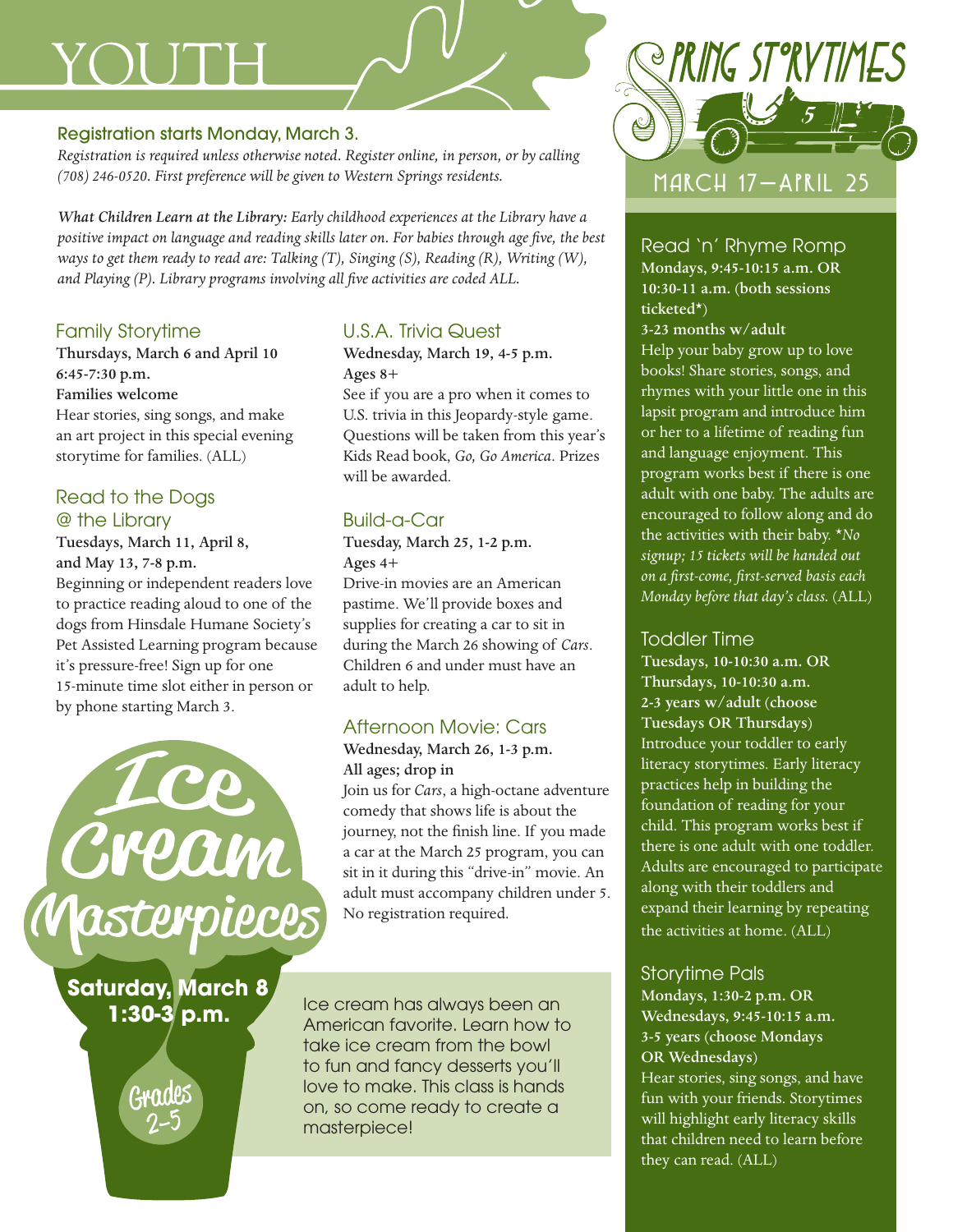### Magic of Gary Kantor

Saturday, April 12, 1:30-2:15 p.m. Families welcome

Come watch a thrilling and entertaining magic show by Gary Kantor. Gary's magic has been enjoyed by over 30,000 children. The show is packed with vanishing acts, mind-reading tricks, and a variety of hilarious tricks that will have the children rolling on the floor with laughter.

# Poetry Experiments

#### Monday, April 14, 4:30-5:15 p.m. Grades 4-6

You're a poet and you don't even know it! In honor of National Poetry Month, we will be constructing poetry using fun hands-on games and activities. Take your poems home to share with your family and friends.

# Lego Play Thursday, March 27, 1-2:30 p.m.

#### Flowers for Mom

Monday, May 5, 4:30-5:15 p.m. Grades 1-3

Flowers are blooming in the Library, just in time for Mother's Day. Join us as we read stories and make a flower craft that moms will love.

Drop in and build with our Legos and Duplos. Your creations will be displayed for your friends and family to see. No registration required. (T, P)

# TEEN

*Teen programs are open to those in grades 6–12. Registration is required for all programs unless otherwise noted.*

# 10-1 Book Club

Thursdays, 3:45-4:45 p.m. All teens are welcome to discuss these popular titles. See book descriptions and sign up using our online calendar.

March 6 *The Lucy Variations* by Sara Zarr

March 20 *Black Helicopters* by Blythe Woodson

April 10 *Chantress* by Amy Butler Greenfield

April 24 Wrap up party & book selection for next session.

# Interview Skills for Teens

Thursday, March 13, 7 p.m. Learn how to present your best self in interviews for jobs, scholarships, or college entrance. Come dressed for an interview with a resume, if you have one, and get some real-life feedback in a no-pressure environment.

# Newsy Nails

Tuesday, April 15, 7 p.m.

When do your nails make a statement? When they're covered in words! Come practice a cool technique to make your fingernails really speak for you.

# Exam Cram

Tuesday, May 27 and Wednesday, May 28, 5–9 p.m. Take a break to have some snacks in our meeting room, find a quiet corner to focus on tomorrow's test, or meet with your group for a last-minute study session during Exam Cram.

# All Tied Up: Arm Knitting

Thursday, May 15 7-8 p.m. Make a scarf in an hour or a blanket in an afternoon—no needles needed because you'll use your arms! Bring a skein of chunky yarn you like, or choose from our selection.

# Summer Reading Volunteer Training

Grades 6-12 Wednesday, May 28, 4–5 p.m. Tuesday, June 3, 7–8 p.m. Saturday, June 7, 10–11 a.m. Every summer dozens of teens help make great summer reading memories for TFML's youngest patrons, earn volunteering hours, and become a vital part of the library. Teens who have completed 6th-12th grade may apply. Applications will be available in the Library and online beginning May 1. Volunteeers must attend one training session, regardless of past experience.

CODING CLUB Tuesdays, 3:45-4:45 p.m. March 4th, 18th April 1st, 15th, 29th May 15th, 27th

Teens, come play with Javascript, work together to build a videogame, and meet others interested in Minecraft, computers, and gaming.  $\bullet$ G